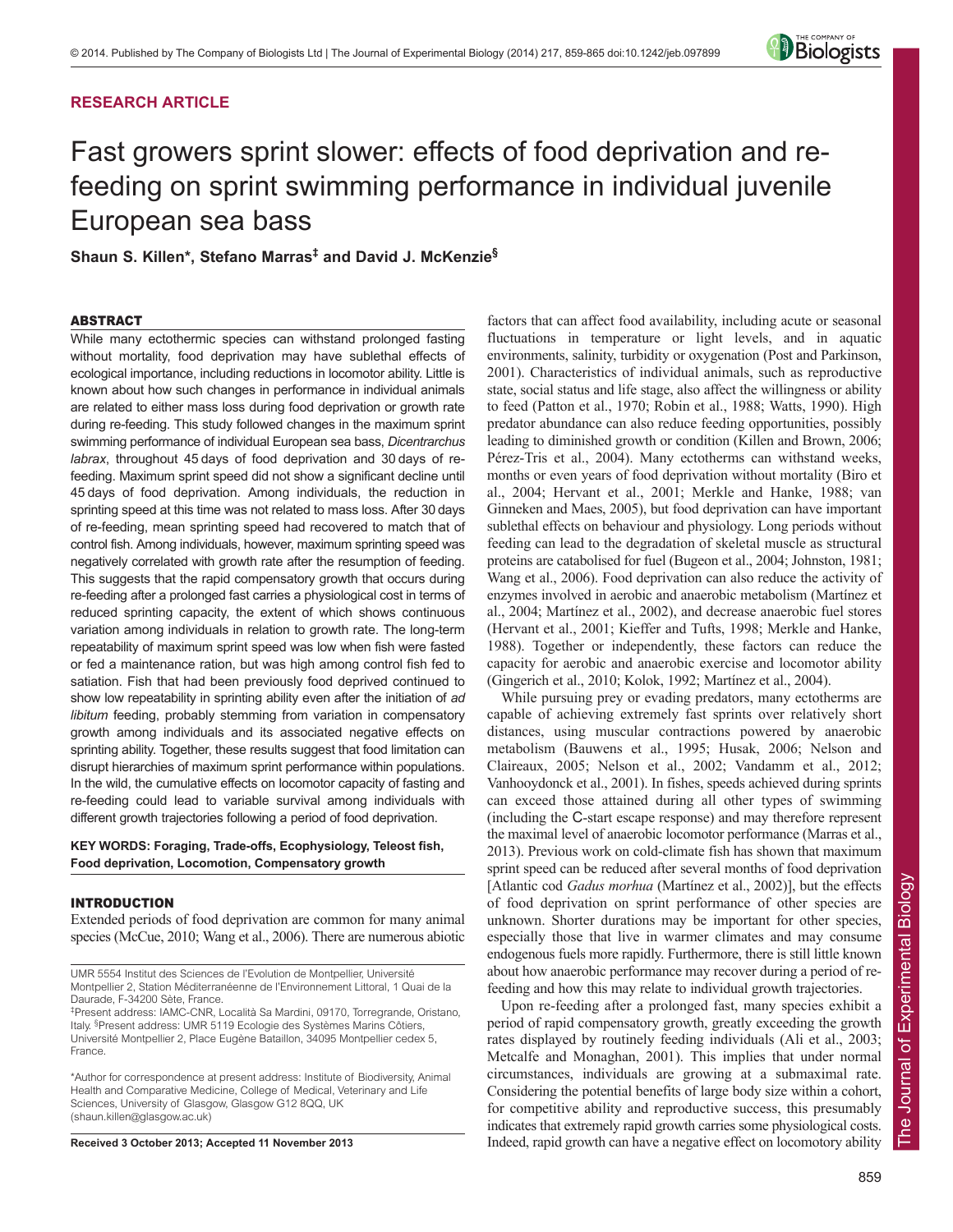in various taxa (Álvarez and Metcalfe, 2007; Arendt, 2003; Klukowski et al., 1998; Royle et al., 2006). However, changes in the performance of individual animals in relation to the amount of compensatory growth experienced after a period of food deprivation have not been investigated. In addition, while several studies have documented an apparent trade-off between routine growth and aerobic locomotion in fishes (Arnott et al., 2006; Gregory and Wood, 1998; Kolok and Oris, 1995; Sogard and Olla, 2002), few studies have examined the effects of growth on anaerobic locomotion. Among the few studies examining this issue, Handelsman et al. (Handelsman et al., 2010) observed that individual sea bass that displayed higher growth rates in high-food, low-density mesocosms tended to have the lowest maximum sprint speeds. The relationship of such effects to prior mass loss during a period of food deprivation and any additional effects of compensatory growth remain unknown. Following food deprivation, detrimental effects of compensatory growth on swimming performance could impair the ability to avoid predation or capture prey even after food becomes available. Inter-individual variation in the degree to which animals can recover locomotor ability after food deprivation could therefore lead to variability in foraging ability, predator susceptibility and, ultimately, reproductive success (Plaut, 2001).

Sprinting ability has been shown to be repeatable over the short term [e.g. days (Nelson and Claireaux, 2005)] and long term [e.g. months (Reidy et al., 2000; Martınez et al., 2002)], thus making this trait a potential target for natural selection (Dohm, 2002; Endler, 1996). However, changes in food availability could affect the repeatability of performance traits if some individuals are more sensitive to the effects of food deprivation or re-feeding than others (Dupont-Prinet et al., 2010; Killen et al., 2011). If the rank-order of performance traits among individuals within a population changes in response to factors such as food deprivation or rapid growth, different individuals may be more or less prone to selective pressures under different circumstances. Locomotor performance in fishes has been shown to be related to components of fitness (Billerbeck et al., 2001; Ghalambor et al., 2004; Walker et al., 2005), and sprinting ability in particular may enhance the probability of survival in the face of predation risk (Handelsman et al., 2010). Environmental effects on the repeatability of swim performance have received little attention, though Claireaux et al. (Claireaux et al., 2007) observed that sprinting ability when tested after acclimation to two different temperatures (12 and 22°C) was significantly repeatable. Martínez et al. (Martínez et al., 2002) found that sprinting ability in Atlantic cod was largely repeatable with fasting and re-feeding, but did not examine how variation in growth rate may contribute to changes in sprint performance with feeding regime among individuals.

This study followed changes in the maximum sprint swimming performance of individual juvenile European sea bass, *Dicenctrarchus labrax*, during 45 days of food deprivation and 30 days of re-feeding. Juveniles of this species colonise coastal marine environments such as lagoons and estuaries on a seasonal basis (Pickett and Pawson, 1994). Like many fish species, periods of reduced food intake are a common feature in the life cycle of European sea bass (Dupont-Prinet et al., 2010; Killen et al., 2011). Juveniles feed on benthic invertebrates, populations of which exhibit wide fluctuations in abundance and community structure in lagoon environments, both seasonally and inter-annually (Marchini et al., 2004). European sea bass in temperate latitudes undergo prolonged periods of reduced food consumption while overwintering, while populations inhabiting lagoons proximate to the Mediterranean Sea can experience stochastic reductions in prey abundance as a result of warming and eutrophication during the summer months (Marchini et al., 2004). As juvenile European sea bass are frequently targeted as prey by larger fishes and diving birds, sprint swimming ability would be useful in avoiding capture by these predators, as well as for capturing prey. It was hypothesised that: (1) food deprivation would negatively affect the sprint swimming performance of juvenile sea bass; (2) individuals experiencing the highest rates of growth would experience the lowest recovery of swimming ability after re-feeding; and (3) variability in sensitivity to food deprivation and re-feeding would reduce repeatability in sprint ability among individuals during food deprivation and re-feeding.

## RESULTS

# Mass loss and growth

During the fasting phase, the control treatment maintained body mass essentially unchanged and, although they appeared to show a slight increase in fork length compared to food-deprived fish, this was not significant (Fig. 1, Table 1). Fish in the food-deprived group maintained a constant fork length but lost markedly more mass throughout the fasting phase [general linear model (GLM), *F*=105.29, *P*<0.0001; Fig. 1] compared with the control group.

Throughout the growth phase, mean mass-specific growth rate  $(G_M)$ was higher in the food-deprived group as compared with the control group, whether comparisons were made between days 45 and 60 (GLM, *F*=8.726, *P*=0.007), days 60 and 75 (GLM, *F*=33.275, *P*=<0.0001) or over the entire growth phase (days 45 to 75; GLM,  $F=105.189$ ;  $P=<0.0001$ ). Mean length-specific growth rate  $(G<sub>L</sub>)$ between treatments was not significantly different between days 45 and 60 (GLM, *F*=0.528; *P*>0.05), but was higher in the food-deprived group between days 60 and 75 (GLM, *F*=4.609; *P*=0.043), and over the growth phase as a whole (GLM,  $F=8.332$ ;  $P<0.009$ ).  $G<sub>L</sub>$  in the food-deprived group was more than twice as high during the last half of the growth phase as compared with the first half [linear mixed model (LMM),  $F=13.113$ ,  $P=0.002$ ], while  $G_M$  remained relatively constant in the food-deprived group over the entire growth phase (LMM,  $F=0.617$ ,  $P=0.440$ ). For the control group,  $G<sub>L</sub>$  was also higher during the second half of the growth phase (as compared with the first; LMM,  $F=7.086$ ,  $P=0.015$ ), while  $G_M$  was relatively consistent (linear mixed model, *F*=1.985, *P*=0.175).

### Sprint performance

By the end of the fasting phase at day 45, there was a significant effect of treatment on maximum sprint speed (GLM, *F*=5.140, *P*=0.034; Fig. 1). There was no significant difference in maximum sprint speed between treatments at any measurement period during the growth phase (i.e. on days 60 and 75; GLMs, *P*>0.05). There were no significant differences in maximum sprint speed between treatments at any point throughout the growth phase (GLMs, *P*>0.05). There was no effect of body length on maximum sprint speed in either treatment during any measurement period throughout the study.

The short-term repeatability (among trials on a given day) of sprint performance was high within treatments, with strong correlations between the best and second best trial per individual during each measurement period (Pearson correlations, *r*=0.74–0.91, *P*<0.0001). There was low repeatability in maximum sprint speed in both treatments throughout the fasting phase [control: intraclass correlation coefficient (ICC)=0.206; food-deprived: ICC=0.191]. During the growth phase, control fish showed a higher degree of repeatability (ICC=0.514) as compared with those that had previously been food deprived (ICC=0.313), and in both treatments over the study as a whole (control: ICC=0.179; food-deprived: ICC=0.208).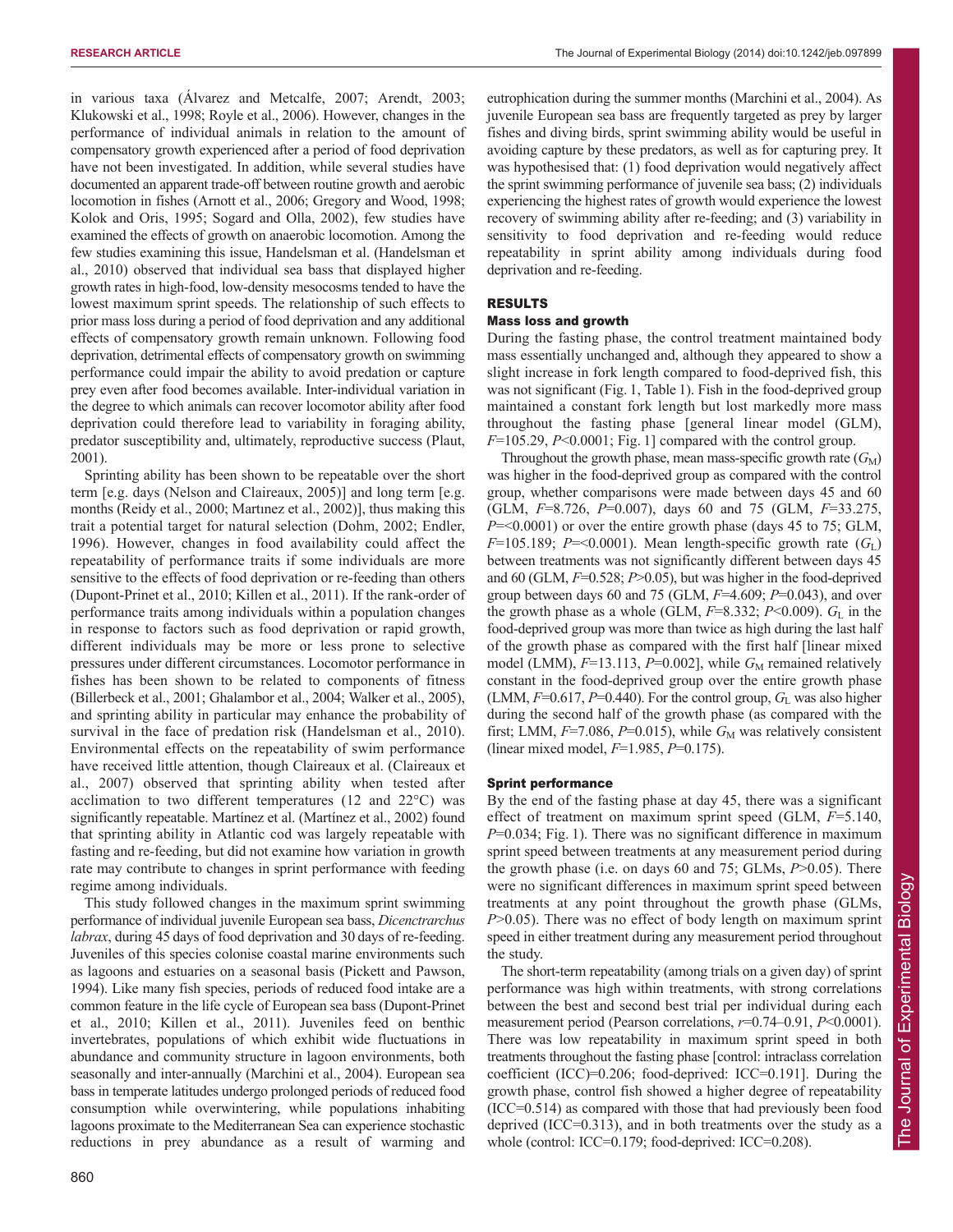

**Fig. 1. Growth rates and sprinting ability throughout periods of fasting and re-feeding in juvenile European sea bass.** (A) Fork length, (B) body mass and (C) maximum sprint swimming speed in juvenile European sea bass during the study. Filled circles, food-deprived group; open circles, control group. The vertical dashed line indicates the division between the fasting phase from day 0 to 45 of the study, and the growth phase during days 45–75 of the study.

Maximum sprint speed was not related to  $G_M$  at any point throughout the fasting phase in either treatment, nor was the change in maximum sprint speed between any two measurement periods during the fasting phase. At day 60 during the growth phase, maximum sprint speed in both treatments had no relation to  $G_M$  or *G*<sup>L</sup> measured over days 45–60. At day 75, however, fish in the fooddeprived group with the highest  $G<sub>L</sub>$  between days 60 and 75 tended to have lowest maximum sprint speeds (GLM, *F*=18.506, *P*=0.002; Fig. 2A) and also showed the largest decrease in maximum sprint speed over this same time period (GLM, *F*=11.132, *P*=0.008; Fig. 2B). For control fish, there were no significant relationships between  $G_M$  or  $G_L$  and either maximum sprint speed or the change in sprint speed at any point throughout the growth phase.

## **DISCUSSION**

While maximum sprint speed was relatively robust to the effects of short-term food deprivation (15 days) in juvenile sea bass, longer-term term fasting (45 days) did cause a significant decline in sprinting ability. An analysis of individual fish revealed that the magnitude of this decline in maximum sprint was not related to the rate of mass loss during food deprivation. During re-feeding, food-deprived fish rapidly recovered sprinting ability. Among individual animals that had been food deprived, however, those with the fastest growth during the refeeding phase showed lower maximum sprint speeds, and this decrease in sprinting ability occurred during the interval when their structural growth (in length) was most rapid. This analysis of individual animals revealed trends that were not apparent when comparing mean values, and indicates that the rate of compensatory growth by an individual following a period of food deprivation can directly and negatively impinge on their swim performance. Recent work has demonstrated that swim speeds during sprints are the fastest attainable by juvenile sea bass, exceeding those attained during a Cstart response (Marras et al., 2013). This suggests that the effects of food deprivation and growth during re-feeding observed in the present study may limit the maximal achievable level of anaerobic performance in individual fish.

## Effects of food deprivation on sprint performance

There was no effect of food deprivation on sprint speed after 15 days, suggesting that sprinting ability is somewhat resistant to fasting. However, it can take several weeks or even months of food deprivation in fish before the extensive use of structural proteins as a metabolic fuel source leads to a breakdown of skeletal muscle (Bugeon et al., 2004; Johnston, 1981), and this may have played a role in the reduced sprinting ability observed after 45 days of food deprivation. The large myotomal blocks of glycolytic white muscle, the contraction of which powers anaerobic sprint swimming, are especially vulnerable to degradation during food deprivation, with food-deprived fishes previously being observed to display large reductions in myofibril diameter and Z-disc degradation (Johnston, 1981). There can also be decreases in glycolytic enzyme activity in white muscle following food deprivation (Martínez et al., 2002), and a reduction in white muscle glycogen stores (Kieffer and Tufts, 1998), which is the primary substrate for anaerobic ATP production during burst-type swimming (Kieffer, 2000). Interestingly, however, cytosolic ATP and phosphocreatine are the most likely fuels to be utilised during the short-term bursts that comprise sprinting (Kieffer, 2000), and these are conserved during long-term food deprivation (Kieffer and Tufts, 1998; Gingerich et al., 2010). It is therefore likely that the decreased maximum sprint speed observed after 45 days of food deprivation was due to diminished muscle mass and/or muscle fibre condition, decreased glycolytic enzyme activity or a combination of these factors. Differences in behavioural tendencies among individuals could also influence swimming performance, especially if behaviour is affected by food deprivation (Killen et al., 2011). For instance, some individuals may reduce routine swimming activity during food deprivation in an attempt to conserve energy stores (Méndez and Wieser, 1993), and so may have been less motivated to sprint during trials.

Among individuals, sprint performance after food deprivation was not related to the rate of mass loss during the fasting phase. This is similar to previous findings in Atlantic cod, where the sprint performance of individuals after 6 weeks of food deprivation was not linked to individual condition (Martínez et al., 2002). These results indicate that change in individual body mass alone is not an effective predictor of sprint performance after a period of food deprivation. Individuals are likely to have variable amounts of stored lipids before a period of food deprivation, and therefore experience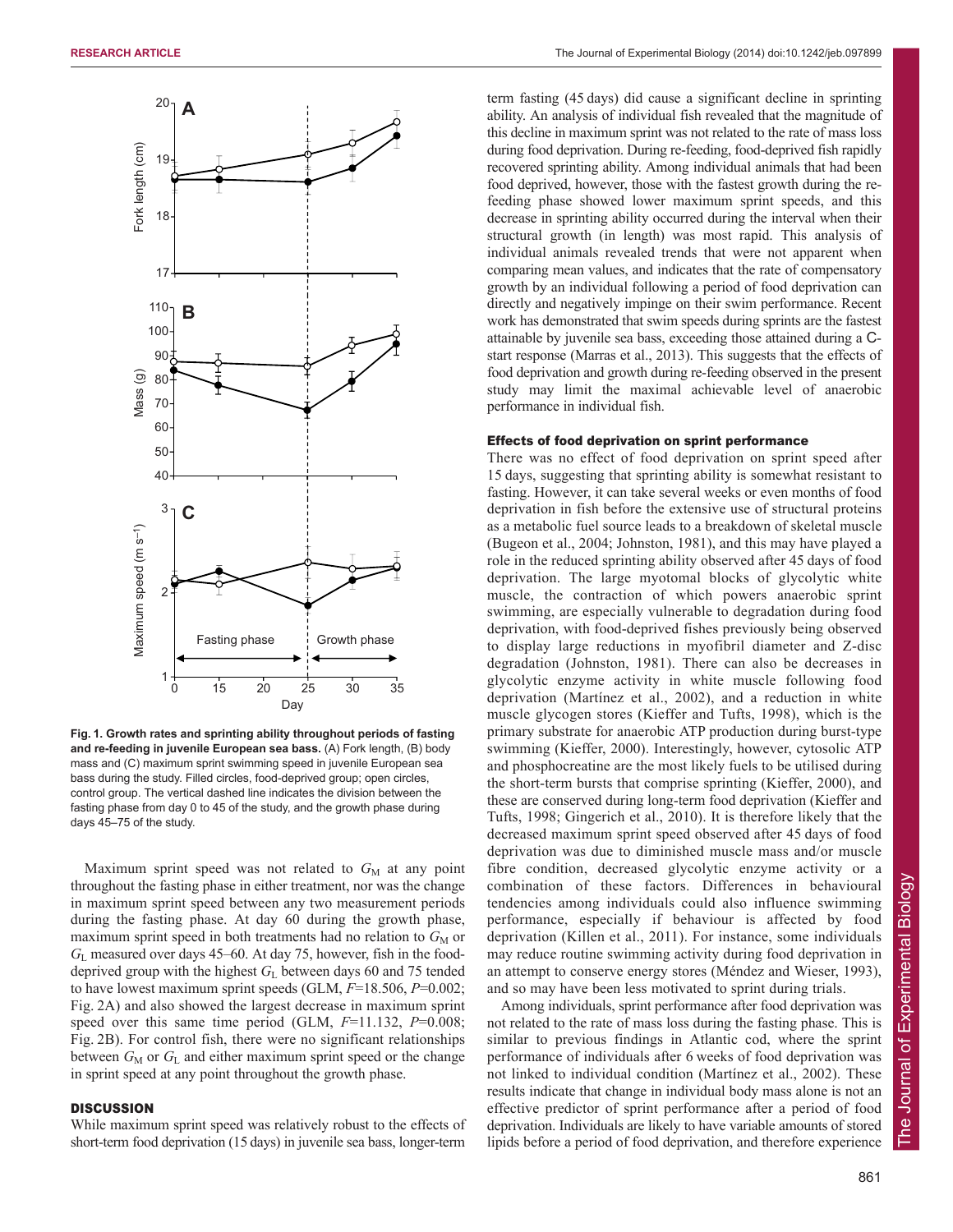| Treatment     | Period (days)        | $G_M$ (% day <sup>-1</sup> ) | $G_L$ (% day <sup>-1</sup> )     |  |
|---------------|----------------------|------------------------------|----------------------------------|--|
| Control       | $0 - 15$             | $-0.029 \pm 0.084$           | $0.043 \pm 0.015$                |  |
|               | $15 - 45$            | $-0.016\pm0.053$             | $0.047 \pm 0.015$                |  |
|               | $45 - 60$            | $0.575 \pm 0.132$            | $0.069 \pm 0.015$                |  |
|               | 60-75                | $0.321 \pm 0.121$            | $0.129 \pm 0.018$                |  |
|               | Fasting phase (0-45) | $-0.013\pm0.053$             | $0.045 \pm 0.009$                |  |
|               | Growth phase (45–75) | $0.447 \pm 0.041$            | $0.099 + 0.011$                  |  |
| Food-deprived | $0 - 15$             | $-0.518\pm0.031$             | $-5.31 \times 10^{-5} \pm 0.004$ |  |
|               | $15 - 45$            | $-0.479 \pm 0.017$           | $-0.0072\pm0.005$                |  |
|               | $45 - 60$            | $1.084 \pm 0.116$            | $0.085 \pm 0.016$                |  |
|               | 60-75                | $1.201 \pm 0.092$            | $0.200 \pm 0.027$                |  |
|               | Fasting phase (0-45) | $-0.492\pm0.014$             | $-0.004\pm0.003$                 |  |
|               | Growth phase (45-75) | $1.142 \pm 0.058$            | $0.143 \pm 0.011$                |  |

| Table 1. Mass- and length-specific growth rates $(G_M$ and $G_L$ , respectively) for control and food-deprived European sea bass |  |  |
|----------------------------------------------------------------------------------------------------------------------------------|--|--|
|                                                                                                                                  |  |  |

Control fish were fed a maintenance ration for the first 45 days of the study while food-deprived fish were not fed. After this point (days 45–75), fish in both treatments were fed *ad libitum*.

different degrees of endogenous protein catabolism. Furthermore, changes in morphology, especially the ratio of caudal fin area to body mass, could change to varying degrees among individuals during food deprivation, thus affecting the ability of an individual to propel itself at a given tail beat frequency.

During the fasting phase, fish in the control group experienced no mean decrease in maximum sprinting speed, suggesting that the maintenance ration was sufficient to preserve sprinting ability. However, the results of this study indicate that long periods without food in the wild, such as while over-wintering in temperate latitudes (Post and Parkinson, 2001) or during summer months in warmer latitudes due to eutrophication (Marchini et al., 2004), could cause a decrease in the maximum sprint speed of individuals. Although mass loss would be slower at cold temperatures, the duration of food deprivation while overwintering is generally much longer (lasting months), and the degree of mass loss observed in the present study was similar to that observed among fish in natural and simulated overwintering conditions (e.g. Martínez et al., 2002; Eckmann, 2004; Sogard and Olla, 2002). An interesting avenue for future research would be to examine how fasting and re-feeding may interact with temperature to affect swim performance. Temperature can have a profound effect on mass loss and growth rates in ectotherms (e.g. Killen and Brown, 2006), possibly leading to differing effects of feeding history and growth trajectories on swim performance among populations of the same species.

An additional consequence of food deprivation in many fish species is an increased willingness to forage under the threat of predation (Gotceitas and Godin, 1991; Killen et al., 2011; Krause et al., 1998). At the same time, however, reduced sprint performance resulting from food deprivation could make individuals even more vulnerable to being killed by a predator during risky foraging behaviour. Food-deprived individuals may also be less able to feed when food does become available (Jonas and Wahl, 1998), especially if required to pursue fast-moving prey. Nutritional deficiencies could also affect the sensory ability of fish (Bell et al., 1995), thus impairing the ability to detect both predators and prey.

## Relationship between growth and sprint performance

During the growth phase, there was an increase in  $G<sub>L</sub>$  in the fooddeprived group relative to the control group, suggesting compensatory growth in the synthesis of structural elements upon re-feeding (Nicieza and Álvarez, 2009), and not simply in the accumulation of energy stores that would cause an increase in body mass (Nicieza and Álvarez, 2009). This agrees with previous studies reporting rapid growth during re-feeding after food deprivation in a number of taxa (Ali et al., 2003; Metcalfe and Monaghan, 2001).

862

The analysis of individual growth rate and sprinting ability revealed links among individual traits that were not apparent when examining mean values between treatments. For example, maximum sprint speed increased among food-deprived individuals during the growth phase, to match that of the control group by day 60 of the study (i.e. after 15 days of re-feeding). Further, at day 75 (the end of the study), the mean maximum sprinting speed in both treatments was also approximately equal. This suggests that, with the resumption of regular feeding, fish are able to quickly recover losses in sprint ability caused by food deprivation. An examination of the data for individual fish suggests, however, this may not entirely be the case. Fish that showed the greatest compensatory growth had the slowest sprint speeds by the end of the growth phase. In agreement with previous studies, this suggests that compensatory growth causes a reduction in swimming performance (Álvarez and Metcalfe, 2005; Álvarez and Metcalfe, 2007; Royle et al., 2006; Sogard and Olla, 2002). Handelsman et al. (Handelsman et al., 2010) noted an apparent trade-off between routine growth and sprint speed in regularly feeding sea bass held in outdoor mesocosms with high access to food and low conspecific density. Interestingly, we did not observe such a negative correlation between growth and maximum sprint speeds among control fish, suggesting that the negative effects of growth on sprinting ability may be exaggerated by compensatory growth as compared with routine growth. It is noteworthy that this negative correlation between compensatory growth rate and sprint performance was only observed between days 60 and 75 of the study, and not during the first portion of the growth phase (days 45–60). This could indicate that the locomotory costs of compensatory growth may be somewhat delayed, perhaps via an initial gain in length before later acquiring bulk that could slow movement. The present study, however, found a nearly opposite trend:  $G<sub>L</sub>$  in the fooddeprived group was much higher during the last half of the growth phase, while  $G_M$  remained relatively constant. This is in agreement with previous work showing that starved animals tend to regain energy stores upon the resumption of feeding before devoting resources to structural elements (Jobling and Johansen, 1999; Nicieza and Álvarez, 2009), and suggests that the delayed reduction in sprint performance was probably due to the increased structural growth occurring later in the growth phase. The mechanisms underlying the locomotory costs of compensatory growth have not been investigated directly, although there are differences in the cellular structure and composition of muscle fibres among fish that have undergone rapid growth (Johnston et al., 2002).

The negative effects of compensatory growth could make previously food-deprived animals somewhat prone to predation or less able to capture prey even after they resume feeding following a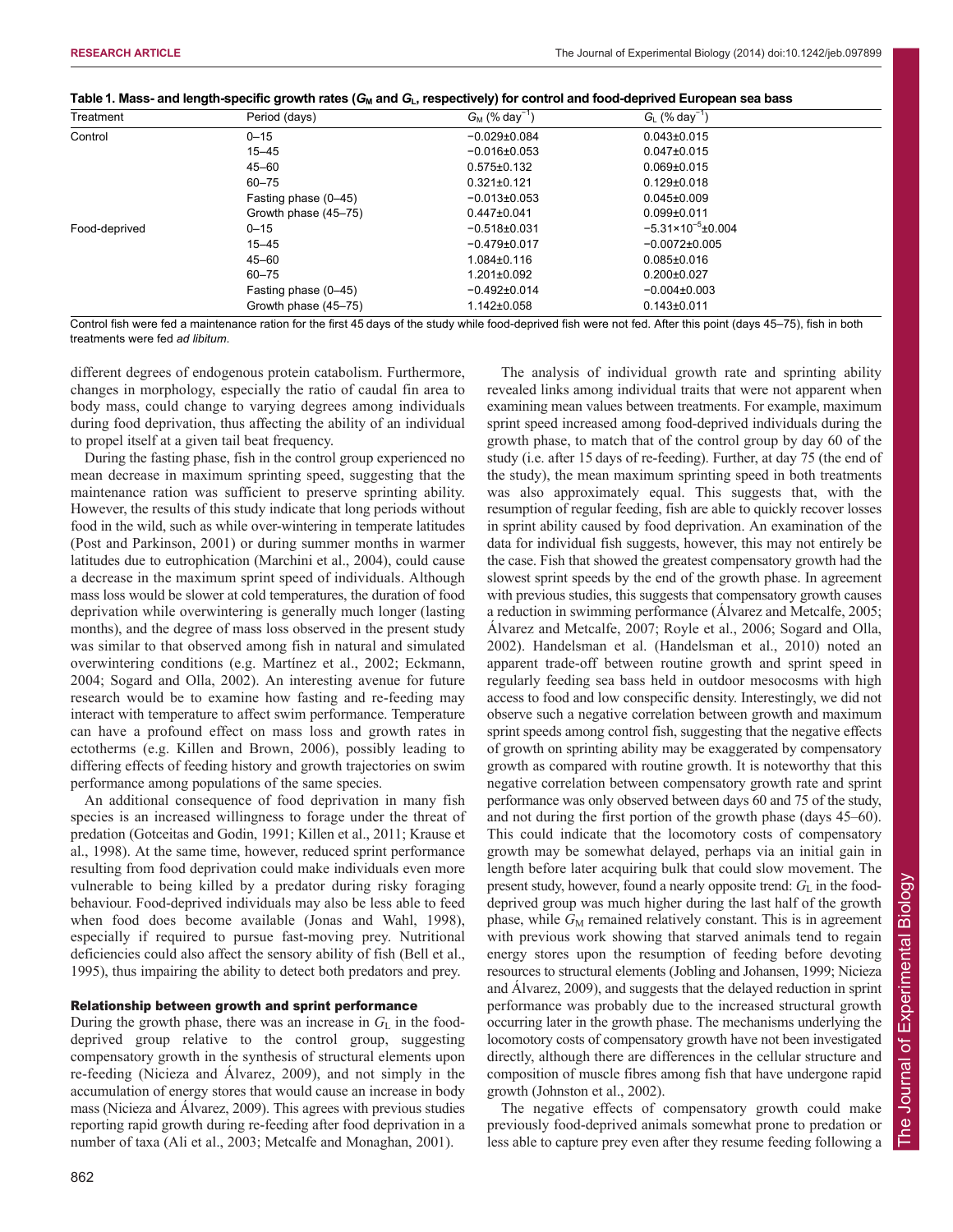

**Fig. 2. Relationships between sprinting ability and growth rate in juvenile European sea bass.** Relationship between length-specific growth rate (*G*L) from days 60 to 75 and: (A) maximum sprint speed and (B) the change in maximum sprint speed between days 60 and 75. Filled circles, food-deprived group; open circles, control group. There were no significant relationships for the control group. Significant regressions for the food-deprived group are as follows: (A) maximum sprint speed=–3.815*G*L+3.07, *r* 2 =0.649, *P*=0.0005; (B) ∆maximum speed=–3.87*G*L+0.925, *r* 2 =0.507, *P*=0.004.

prolonged period of fasting. One question is why any animal would undergo compensatory growth considering its apparently detrimental effects on locomotor ability. There are, however, many potential benefits associated with rapid growth and large body size in fishes, such as protection from predators (Nilsson and Brönmark, 2000), increased dietary breadth (Werner and Gilliam, 1984), and increased fecundity and reproductive success (Kraak et al., 1999). In some species, larger individuals may also be able to obtain higher quality feeding territories by dominating conspecifics (Cutts et al., 1999), thus ensuring access to food regardless of a reduction in swimming ability. Some individuals appear more willing to accept some cost in terms of reduced locomotion to receive the benefits of increased body size in these other areas. Indeed, the results of this study indicate that the cost resulting from compensatory growth is not an 'all or nothing' response, but that reduction in sprinting performance shows continuous variation in relation to the growth rate experienced by individual animals.

## Repeatability of sprint performance

In agreement with previous studies (Claireaux et al., 2007; Handelsman et al., 2010, Marras et al., 2013), repeatability of maximum sprint speeds within a measurement day was high in both treatments. Throughout the fasting phase, however, repeatability in both treatments was low, suggesting that conditions of limited food availability may disrupt performance hierarchies at the population level. Although control fish were fed a maintenance ration during the growth phase, some individuals gained a small amount of mass during this period while others lost a small amount of mass. Variation in the relative food intake among individuals may therefore be sufficient to alter the relative performance of sprinting ability among individuals. This is supported by the observation that during *ad libitum* feeding throughout the growth phase, the control group displayed strong repeatability across measurement periods until the end of the study. In contrast, fish that had previously been food deprived continued to show low repeatability during this time. This lack of repeatability was likely driven by the apparently negative effects of compensatory growth on sprinting ability among individuals. Overall, these results contrast with those of Martínez et al. (Martínez et al., 2002), who observed that repeatability of Atlantic cod sprint speeds remain stable even during food deprivation and re-feeding. Therefore, it is possible that the effects of food deprivation and re-feeding vary among species, especially if some species experience a higher degree of compensatory growth than others (Sogard and Olla, 2002).

Although sprint performance in fishes has previously been shown to be repeatable over the course of several months (Martínez et al., 2002; Reidy et al., 2000), any changes in repeatability may alter its importance as a target of natural selection. If the repeatability of sprint performance is so sensitive that it is continually disrupted by environmental factors, then its evolutionary significance will be diminished. However, if repeatability changes across situations but then becomes stable under a new set of conditions, then some individuals may become more or less fit in different contexts, especially in scenarios where sprint speed is important for evading predators or capturing food (Handelsman et al., 2010). The results of the present study suggest that the repeatability of maximum sprint speed in juvenile sea bass is labile when food availability is limited and strengthens when food is abundant in animals not undergoing compensatory growth.

#### **Conclusions**

This study demonstrates that prolonged food deprivation can cause a reduction in the maximum sprinting speed of juvenile European sea bass. Mean values for sprinting ability appeared to recover quickly, matching that of control fish after only 15 days of re-feeding. An examination of individual fish, however, revealed that the magnitude of the change in sprinting ability was not uniform among fish and was lowest in the fastest-growing individuals. It is possible that these effects of food deprivation and compensatory growth on sprinting capacity could reduce the ability of fish to capture prey or evade predators after long periods of food deprivation. Future studies are needed to examine the extent to which this occurs in the laboratory and in the field, and how these effects may be modulated by additional environmental factors such as temperature.

## MATERIALS AND METHODS Animals

Juvenile European sea bass *Dicentrarchus labrax* (*n*=25) were obtained from a local fish farm (Salses le Chateau, France; 42°49′N, 2°57′E), and stocked under a natural photoperiod (12 h:12 h light:dark) in a large rectangular tank (350×150×100 cm, length  $\times$  width  $\times$  height) supplied with re-circulating, filtered natural seawater at a constant temperature (20±0.5°C) and salinity (35.1±0.2‰), for at least 4 weeks prior to use in experiments. The experimental fish were first-generation aquaculture fish from eggs laid and reared in captivity but obtained from wild broodstock captured in the western Mediterranean. Three weeks prior to the start of experiments, all individuals were tagged for identification using VI Alpha tags (Northwest Marine Technology, Inc.). At the beginning of experiments, fish had a mean  $(\pm s.e.m.)$  wet mass of  $85.6\pm 2.8$  g and  $187\pm 17$  mm fork length. The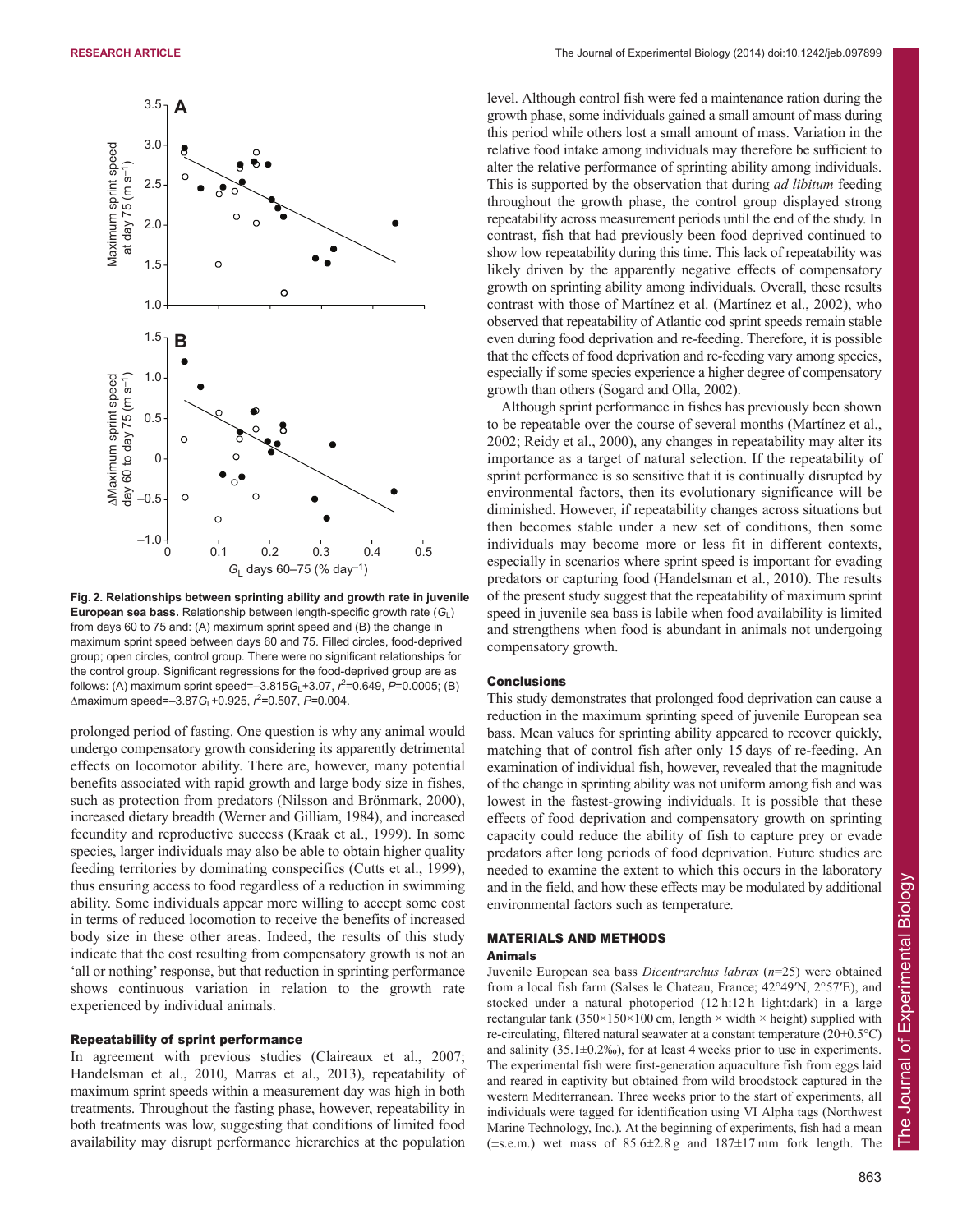procedures in the study were performed in accordance with the laws governing animal experimentation in France, under a licence (Expérimentation Animale Niv 1) held by D.J.M.

#### Feeding regimes

Fish were randomly placed into one of two treatments: (1) a 'food-deprived' group that was starved for the first 45 days of the study (*n*=14); or (2) a 'control' group that received a maintenance ration for the first 45 days of the study (*n*=11). Throughout the experiment, both treatments were kept in the same large rectangular holding tank divided into three sections using mesh partitions, with each section measuring  $117\times150\times100$  cm (length  $\times$  width  $\times$ height). Treatments were kept separate in the sections at opposite ends of the tank, with the section in between acting as a buffer to ensure that no feed pellets drifted between the two treatments. For the first 45 days of the experiment (the 'fasting phase'), the control group received a maintenance ration of feed pellets (Aphytec, Mèze, France) equal to 1% of their total body mass per day, while the food-deprived group was not fed. This duration of food deprivation resulted in a degree of mass loss among individuals (19.84±0.49%) nearly identical to that observed in previous studies examining food deprivation in fishes (e.g. Martínez et al., 2002). Animals were inspected daily and did not show visible signs of poor welfare resulting from food deprivation. The control group was not fed a growth ration during this initial phase to avoid large differences in body size between treatments that could confound measurements of sprint swimming speed later in the study. To stimulate growth during the re-feeding phase, all fish were fed *ad libitum*, using rations that exceeded feeding rates reported from studies with self-feeders at the same temperature (Grima et al., 2010; Rubio et al., 2010). Thus, 2% of total body mass per day for the control group and 3% of total body mass per day in the food-deprived group. The difference in ration was owing to differences in hunger level between treatments – individuals in the food-deprived group consuming more food during compensatory growth, characteristic of the hyperphagia often observed among animals undergoing compensatory growth (Ali et al., 2003; Grima et al., 2010; Rubio et al., 2010). The duration of the 'growth phase' lasted 30 days, meaning the duration of the study was 75 days in total.

#### Measurement of sprint performance

Sprint performance was measured in a raceway chamber as described in Nelson et al. (Nelson and Claireaux, 2005). Dimensions of the raceway were  $200 \times 25 \times 30$  cm (length  $\times$  width  $\times$  height). Light-emitting laser diodes (OnPoint Lasers, Inc., Eden Prairie, Minnesota, and Selectronic, Lille, France) with a power output of 5 mW, a wavelength of 645–670 nm and a beam width of 1.1 mm were placed at intervals of 0.02, 0.04, 0.08, 0.16, 0.25 and 0.50 m from the point at which a fish would begin its sprint. The lasers were placed in front of clear glass windows on one side of the raceway. The laser beam was detected on the opposite side of the chamber by eight arrays of Photodarlington detectors (Honeywell International, Inc., Morristown, NJ, USA). When activated by light, the Photodarlington detector array puts out a 5 V signal to one of eight inputs on a Biopac MP150 data acquisition board (Biopac Systems Inc., Goleta, CA, USA). Data were assimilated with Acqknowledge V.3.7 software (Biopac Systems Inc.), while velocity was calculated from the times of breakage of subsequent laser beams and the distance between detectors utilizing Labview software (National Instruments Corporation, Austin, TX, USA).

The sprint performance of each fish was measured immediately prior to the beginning of the feeding treatments (day 0), after 15 and 45 days of the fasting phase, and then on days 60 and 75 of the experiment, during the growth phase. Before measurement of sprint performance, fish receiving food were fasted for 36 h. Fish were individually transferred to the sprint chamber, without air exposure, and left undisturbed for 1 h. During this period, fish would invariably stay within a darkened area located at the end of the raceway – the point from which the fish would begin their sprint. A trial began by observing that the fish was in proper position, arming the computer, and gently pinching the fish's caudal peduncle (Nelson and Claireaux, 2005). This would cause the fish to burst down the raceway, triggering the photocell circuits and recording the time elapsed between consecutive beam breakages. In many pelagic and benthopelagic fishes, including European sea bass, this behaviour consists of rapid contractions of the body and caudal peduncle (a C- or S-start), followed by one or more vigorous undulations of the caudal fin that propel the fish over short distances at extremely fast speeds (Marras et al., 2013). This was repeated five times for each fish during each measurement period, with 5 min of recovery time between trials. Maximum sprint speed was taken as the fastest speed measured between any two lasers among those located between 0.08 and 0.5 m from the start position in the five sprint trials (Nelson and Claireaux, 2005; Marras et al., 2013).

## Data and statistical analyses

Statistics were performed with SPSS statistics v17.0 (SPSS Inc. and IBM). The level of significance for all tests was  $\alpha$ =0.05. The normality, linearity and homogeneity of residuals were verified by inspection of residual-fit plots.

Rates of mass loss or growth were estimated in terms of body mass  $(G<sub>M</sub>)$ and fork length  $(G_L)$ , and were calculated between measurement periods according to the equation:

$$
G = [\ln(s_2) - \ln(s_1)] / t \times 100,
$$
 (1)

where  $s_x$  is the body mass or standard length at time  $x$ , and  $t$  is the time elapsed (in days) between time 1 and time 2 (Hopkins, 1992). Differences in growth rate  $(G_M$  and  $G_L$ ) between treatments were examined using general linear models. Separate models were applied to rates of mass loss and growth occurring during the fasting and growth phases, with treatment as a categorical factor. Because growth rate is size dependent (Nicieza and Álvarez, 2009), the initial fork length during each measurement period was also included in models as a covariate. General linear models were also used at each measurement day to examine the effects of treatment (categorical variable),  $G_M$ ,  $G_L$  (continuous variable, calculated since the previous measurement day) and fork length (continuous variable) on maximum sprint speed, and also the magnitude of the change in maximum sprint speed since the previous measurement period.

Short-term repeatability of individual sprint speed was evaluated within each period using Pearson correlations to examine the relationship between the maximum and second-highest sprint speed for each fish measured among trials (Claireaux et al., 2007; Marras et al., 2013). Consistency in maximal sprint speed throughout the course of the study was assessed by calculating the intraclass correlation coefficient within each treatment during each measurement phase (i.e. separately within the fasting phase and growth phase; and across the entire duration of the study).

#### **Acknowledgements**

We thank Prof. Neil Metcalfe and two anonymous reviewers for their valuable feedback on earlier versions of this manuscript.

#### **Competing interests**

The authors declare no competing financial interests.

#### **Author contributions**

S.S.K., S.M. and D.J.M. conceived the study; S.S.K. and S.M. conducted the experiments and analyzed the data; S.S.K., S.M. and D.J.M. wrote the manuscript.

#### **Funding**

This research was supported by the Centre National de la Recherche Scientifique (CNRS) and the Université Montpellier 2. S.S.K. was supported by post-doctoral research grants from the Natural Sciences and Engineering Research Council of Canada (NSERC) and the Davies Charitable Foundation. S.M. was supported by a doctoral fellowship from the Regione Autonoma della Sardegna (Italy) and the European Commission.

#### **References**

- **Ali, M., Nicieza, A. and Wootton, R. J.** (2003). Compensatory growth in fishes: a response to growth depression. *Fish Fish.* **4**, 147-190.
- **Álvarez, D. and Metcalfe, N. B.** (2005). Catch-up growth and swimming performance in threespine sticklebacks (*Gasterosteus aculeatus*): seasonal changes in the cost of compensation. *Can. J. Fish. Aquat. Sci.* **62**, 2169-2176.
- **Álvarez, D. and Metcalfe, N. B.** (2007). The tradeoff between catch-up growth and escape speed: variation between habitats in the cost of compensation. *Oikos* **116**, 1144-1151.
- **Arendt, J. D.** (2003). Reduced burst speed is a cost of rapid growth in anuran tadpoles: problems of autocorrelation and inferences about growth rates. *Funct. Ecol.* **17**, 328-334.
- **Arnott, S. A., Chiba, S. and Conover, D. O.** (2006). Evolution of intrinsic growth rate: metabolic costs drive trade-offs between growth and swimming performance in Menidia menidia. *Evolution* **60**, 1269-1278.